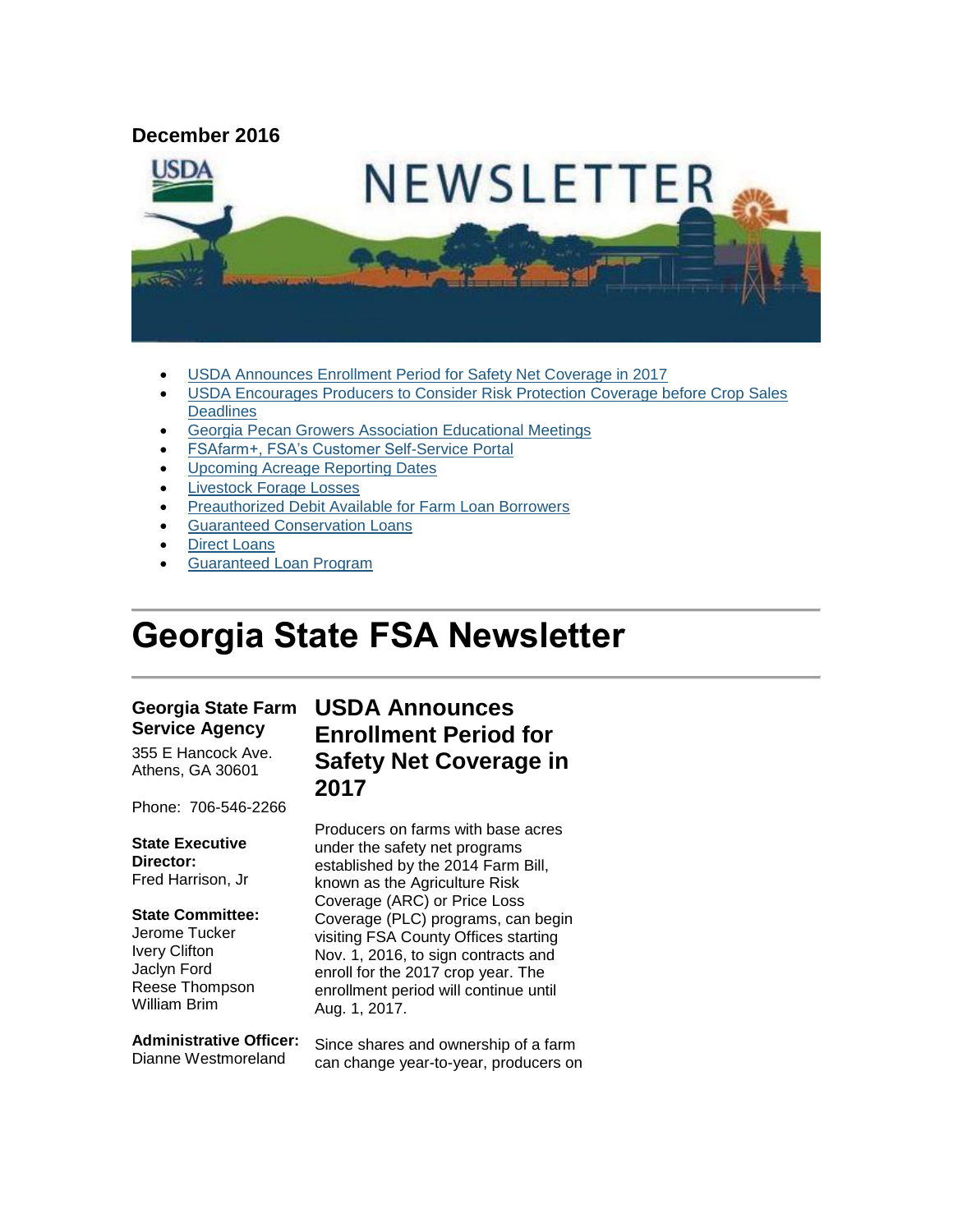the farm must enroll by signing a contract each program year.

**Farm Loan Chief:** David Laster

**Farm Program Chief:** Brett Martin

**Public Affairs/Outreach:** Neal Leonard

To find contact information for your local office go to [www.fsa.usda.gov/ga](http://www.fsa.usda.gov/ga)

If a farm is not enrolled during the 2017 enrollment period, the producers on that farm will not be eligible for financial assistance from the ARC or PLC programs for the 2017 crop should crop prices or farm revenues fall below the historical price or revenue benchmarks established by the program. Producers who made their elections in 2015 must still enroll during the 2017 enrollment period.

The ARC and PLC programs were authorized by the 2014 Farm Bill and offer a safety net to agricultural producers when there is a substantial drop in prices or revenues for covered commodities. Covered commodities include barley, canola, large and small chickpeas, corn, crambe, flaxseed, grain sorghum, lentils, mustard seed, oats, peanuts, dry peas, rapeseed, long grain rice, medium grain rice (which includes short grain and sweet rice), safflower seed, sesame, soybeans, sunflower seed and wheat. Upland cotton is no longer a covered commodity. For more details regarding these programs, go to [www.fsa.usda.gov/arc-plc.](http://www.fsa.usda.gov/arc-plc)

For more information, producers are encouraged to visit their local FSA office. To find a local FSA County Office, visit [http://offices.usda.gov.](http://offices.usda.gov/)

#### <span id="page-1-0"></span>**USDA Encourages Producers to Consider Risk Protection Coverage before Crop Sales Deadlines**

The Farm Service Agency encourages producers to examine available USDA crop risk protection options, including federal crop insurance and Noninsured Crop Disaster Assistance Program (NAP) coverage, before the applicable crop sales deadline.

Producers are reminded that crops not covered by insurance may be eligible for NAP. The 2014 Farm Bill expanded NAP to include higher levels of protection. Beginning, underserved and limited resource farmers are now eligible for free catastrophic level coverage, as well as discounted premiums for additional levels of protection.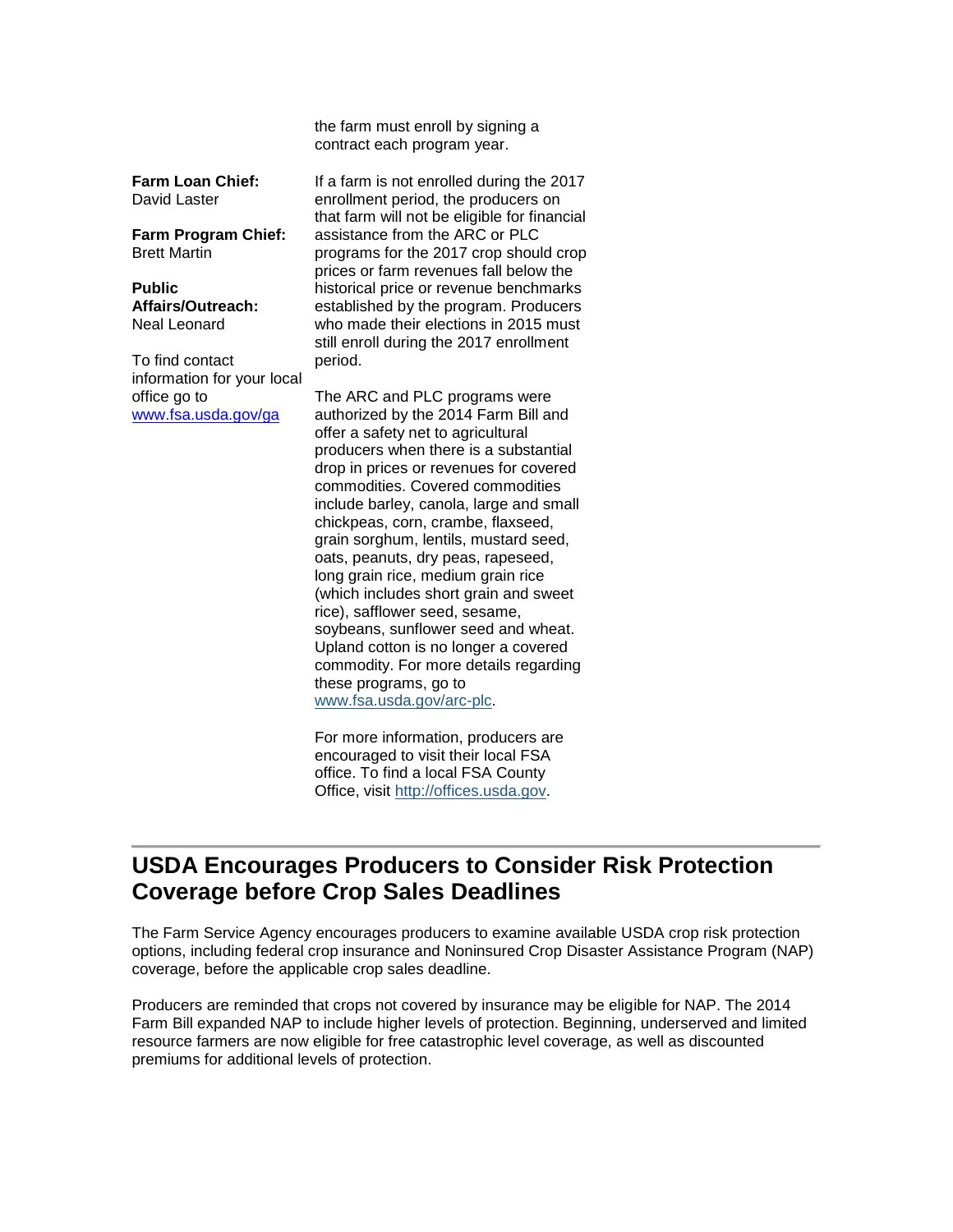Federal crop insurance covers crop losses from natural adversities such as drought, hail and excessive moisture. NAP covers losses from natural disasters on crops for which no permanent federal crop insurance program is available, including perennial grass forage and grazing crops, fruits, vegetables, mushrooms, floriculture, ornamental nursery, aquaculture, turf grass, ginseng, honey, syrup, bioenergy, and industrial crops.

USDA has partnered with Michigan State University and the University of Illinois to create an online tool at [www.fsa.usda.gov/nap](http://www.fsa.usda.gov/nap) that allows producers to determine whether their crops are eligible for federal crop insurance or NAP and to explore the best level of protection for their operation. NAP basic coverage is available at 55 percent of the average market price for crop losses that exceed 50 percent of expected production, with higher levels of coverage, up to 65 percent of their expected production at 100 percent of the average market price, including coverage for organics and crops marketed directly to consumers.

Deadlines for coverage vary by state and crop. To learn more about NAP visit [www.fsa.usda.gov/nap](http://www.fsa.usda.gov/nap) or contact your local USDA Service Center. To find your local USDA Service Center go to [http://offices.usda.gov.](http://offices.usda.gov/)

Federal crop insurance coverage is sold and delivered solely through private insurance agents. Agent lists are available at all USDA Service Centers or at USDA's online Agent Locator: [http://prodwebnlb.rma.usda.gov/apps/AgentLocator/#.](http://prodwebnlb.rma.usda.gov/apps/AgentLocator/) Producers can use the USDA Cost Estimator, [https://ewebapp.rma.usda.gov/apps/costestimator/Default.aspx,](https://ewebapp.rma.usda.gov/apps/costestimator/Default.aspx) to predict insurance premium costs.

#### <span id="page-2-0"></span>**Georgia Pecan Growers Association Educational Meetings**

The Georgia Pecan Growers Association is proud to present five pecan educational meetings in January 2017. The classes and resources can provide valuable information for all growers, particularly new and beginning growers. The meetings are provided free of charge through funding from USDA-FSA.

Topics will include a wide range of subject matters, such as the 2018 Farm Bill, crop insurance and risk management, advantages of an IC-DISC, basic bookkeeping and grant available to growers. An NRCS representative will present programs and services such as EQIP and CSP. Farm Service Agency directors will discuss TAP and ECP among others. USDA-Rural Development will explain their services, resources and the value-added grant program.

Locations and dates are listed below:

| January 10, 2017 9 AM – Bulloch Center for Agriculture (Lunch Served at noon) |
|-------------------------------------------------------------------------------|
|                                                                               |

- 151 Langston Chapel Road/Suite 600, Statesboro, GA 30458
- January 10, 2017 6 PM Sarah's Restaurant (Dinner served at 6 PM)

1686 Golden Isle Pkwy West Baxley, GA 31613

January 11, 2017 9 AM – Hilton Garden Inn (Lunch served at noon)

201 Boo, Drive Tifton, GA 31793

January 11, 2017 6 PM – The Exchange Club Fair of SW GA. (Dinner served at 6 PM)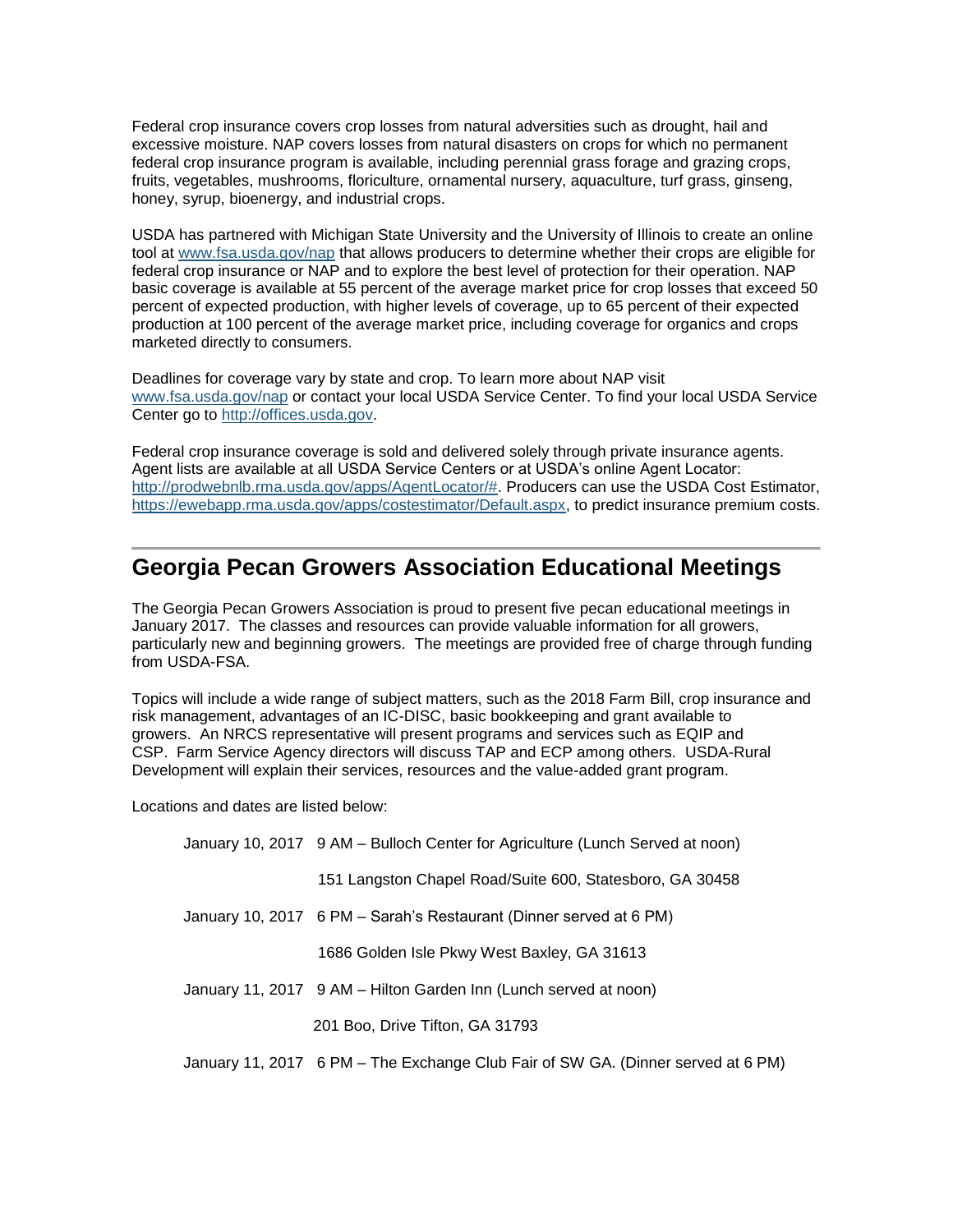810 S. Westover Blvd., Albany, GA 31708

January 12, 2017 9 AM – Lowndes County Extension Office (Lunch served at noon)

2102 East Hill Avenue, Valdosta, GA 31601

GPGA has developed a "Quick Reference Resource Guide," which will be available at each meeting. The guide has contact names, offices and program information for all the speakers. Please register with the Georgia Pecan Growers Association and Janice Dees at 229-382-2187 or [janice@georgiapecan.org](mailto:janice@georgiapecan.org) for which meeting you would like to attend.

## <span id="page-3-0"></span>**FSAfarm+, FSA's Customer Self-Service Portal**

The U.S. Department of Agriculture (USDA) Farm Service Agency (FSA) has launched a new tool to provide farmers and ranchers with remote access to their personal farm information using their home computers. Farmers and ranchers can now view, print or export their personal farm data all without visiting an FSA County Office.

The program, known as **FSA**farm+, provides you with secure access to view your personal FSA data, such as base and yields, Conservation Reserve Program data, other conservation program acreage, Highly Erodible Land Conservation and Wetland Conservation status information, field boundaries, farm imagery, name and address details, contact information and membership interest and shares in the operation. This data will be available in real time, at no cost to the producer and allows operators and owners to export and print farm records, including maps. Producers also can electronically share their data with a crop insurance agent from their own personal computer.

Farm operators and owners first will need "Level 2 eAuthentication" to access the webportal. This level of security ensures that personal information is protected for each user. Level 2 access can be obtained by going to [www.eauth.usda.gov,](http://www.eauth.usda.gov/) completing the required information and then visiting your local FSA office to finalize access.

For more information on **FSA**farm+, the customer self-service portal, contact your local FSA office. To find your local FSA County Office, click [http://offices.usda.gov.](http://offices.usda.gov/)

## <span id="page-3-1"></span>**Upcoming Acreage Reporting Dates**

In order to comply with FSA program eligibility requirements, all producers are encouraged to visit their local FSA County office to file an accurate crop certification report by the applicable deadline.

The following acreage reporting dates are applicable for the entire state of Georgia:

January 15, 2017 Apples, Blueberries, Canola, Peaches, Rye, and ALL Fall-Seeded

Small Grains

The following exceptions apply to the above acreage reporting dates:

• If the crop has not been planted by the above acreage reporting date, then the acreage must be reported no later than 15 calendar days after planting is completed.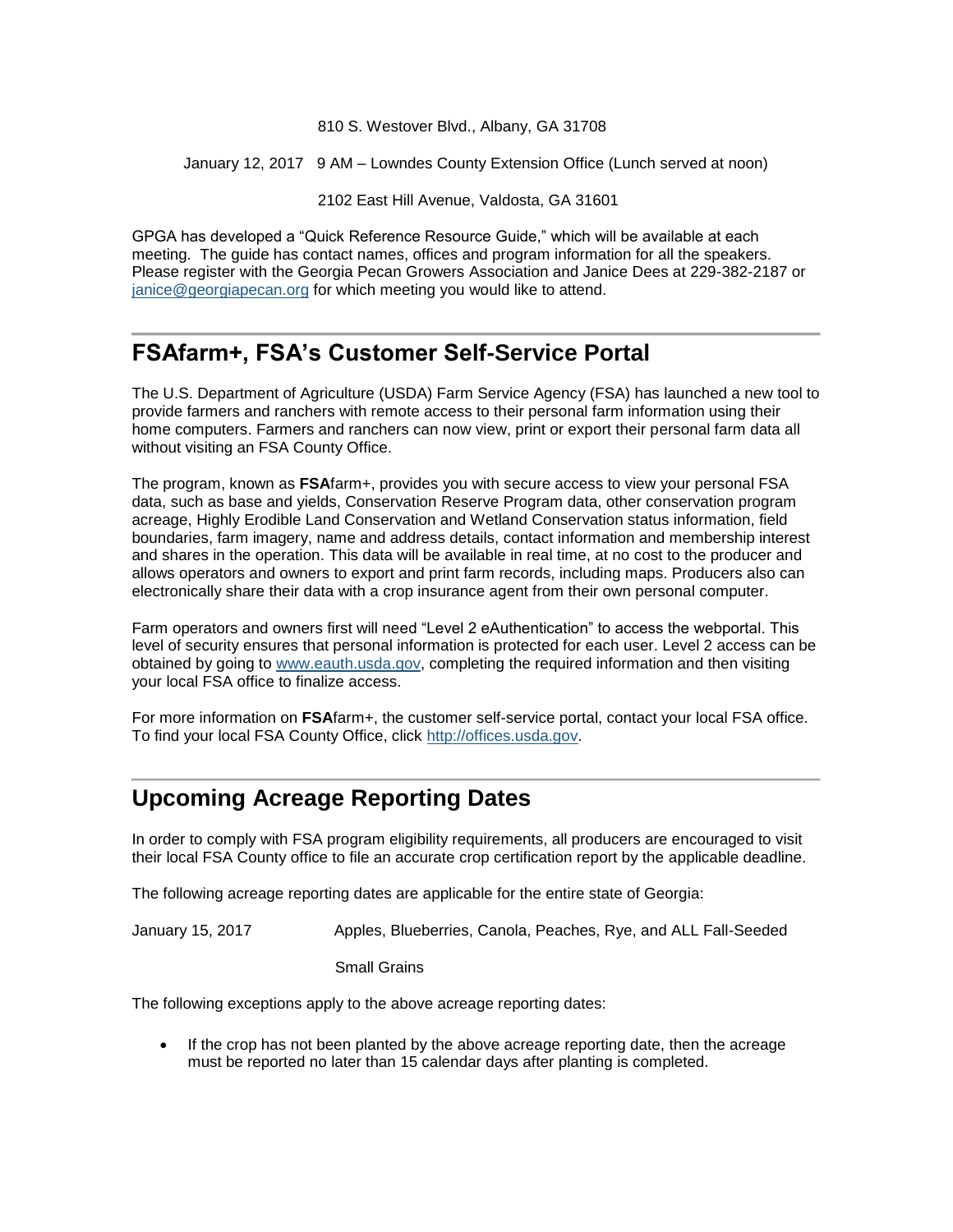- If a producer acquires additional acreage after the above acreage reporting date, then the acreage must be reported no later than 30 calendars days after purchase or acquiring the lease. Appropriate documentation must be provided to the county office.
- If a perennial forage crop is reported with the intended use of "cover only," "green manure," "left standing," or "seed," then the acreage must be reported by July 15th. Noninsured Crop Disaster Assistance Program (NAP) policyholders should note that the acreage reporting date for NAP covered crops is the earlier of the dates listed above or 15 calendar days before grazing or harvesting of the crop begins. For questions regarding crop certification and crop loss reports, please contact your local FSA County Office.

#### <span id="page-4-0"></span>**Livestock Forage Losses**

LFP provides compensation to eligible livestock producers who suffer grazing losses for covered livestock due to drought on privately owned or cash leased land **in ELIGIBLE counties**.

As of December 1, 2016, **there are ONLY 120 counties eligible** to apply for 2016 Livestock Forage Disaster Program (LFP) benefits**.** Even though the grazing period for LFP was extended until December 1, 2016, **this extension did NOT guarantee that additional counties would become eligible for LFP or increased payments; all the extension did was allow additional time for these factors to be considered**. Eligibility for LFP and increased payments depends exclusively on the Drought Monitor Ratings and may or may not result in additional counties becoming eligible for LFP or increased payments.

**NOTE:** Please check with your local FSA County Office to see if your county is eligible.

County Offices can only accept LFP applications after notification is received from the National Office that they are in a county with a qualifying drought rating. **IMPORTANT - County eligibility is based solely on the U.S. Drought Monitor Rating** for Georgia and neither the FSA State Office nor County Offices have any input into the determination of LFP eligibility for a county.

Eligible livestock producers must complete a CCC-853 and the required supporting documentation no later than January 30, 2017 for 2016 losses. **Producers with cash-leased land are required to provide written lease agreements from the landowner containing specific information on the rented land**. In addition, grazing land for which benefits are requested under LFP are required to have been reported to the FSA office; if the land has not already been reported, a late-filed acreage report can be accepted but a "late-filing" fee will be assessed.

Additional Information about LFP, including eligible livestock is available at your local FSA County Office or online at: [www.fsa.usda.gov.](http://www.fsa.usda.gov/)

## <span id="page-4-1"></span>**Preauthorized Debit Available for Farm Loan Borrowers**

USDA Farm Service Agency (FSA) has implemented preauthorized debit (PAD) for Farm Loan Program (FLP) borrowers. PAD is a voluntary and alternative method for making weekly, bi-weekly, monthly, quarterly, semi-annual or annual payments on loans.

PAD payments are preauthorized transactions that allow the National Financial and Accounting Operations Center (NFAOC) to electronically collect loan payments from a customer's account at a financial institution.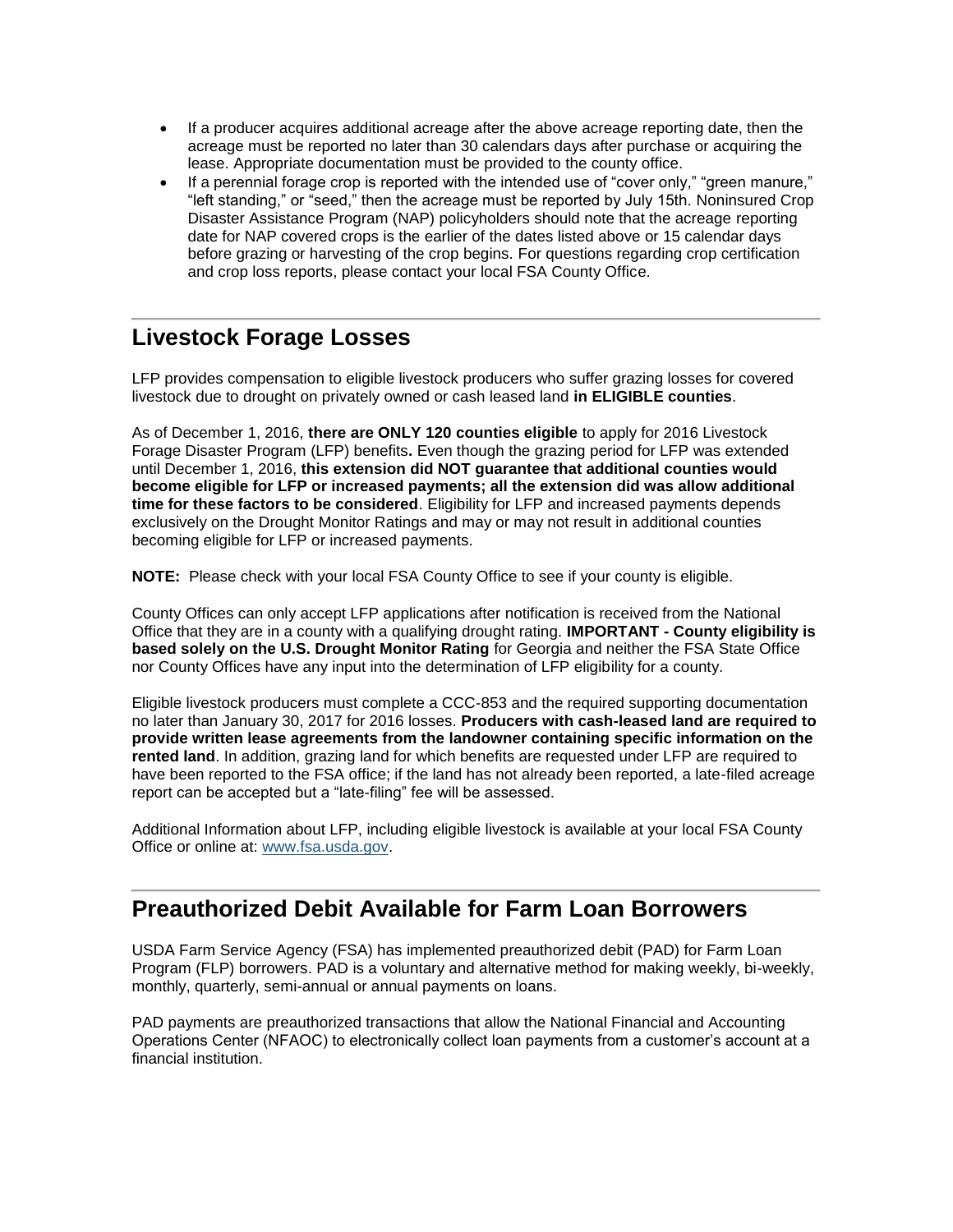PAD may be useful for borrowers who use nonfarm income from regular wages or salary to make payments on loans or adjustment offers or for payments from seasonal produce stands. PAD can only be established for future payments.

To request PAD, customers, along with their financial institution, must fill out form RD 3550-28. This form has no expiration date, but a separate form RD 3550-28 must be completed for each loan to which payments are to be applied. A fillable form can be accessed on the USDA Rural Development (RD) website at [http://www.rd.usda.gov/publications/regulations-guidelines.](http://www.rd.usda.gov/publications/regulations-guidelines) Click forms and search for "Form 3550-28."

If you have a "filter" on the account at your financial institution, you will need to provide the financial institution with the following information: Origination ID: 1220040804, Agency Name: USDA RD DCFO.

PAD is offered by FSA at no cost. Check with your financial institution to discuss any potential cost. Preauthorized debit has no expiration date, but you can cancel at any time by submitting a written request to your local FSA office. If a preauthorized debit agreement receives three payment rejections within a three month period, the preauthorized debt agreement will be cancelled by FSA. The payment amount and due date of your loan is not affected by a cancellation of preauthorized debit. You are responsible to ensure your full payment is made by the due date.

For more information about PAD, contact your local FSA County Office. To find a local FSA office, visit [http://offices.usda.gov](http://offices.sc.egov.usda.gov/locator/app)

## <span id="page-5-0"></span>**Guaranteed Conservation Loans**

Guaranteed Conservation Loans are available for applicants to install a conservation practice. These funds may be used for any conservation activities included in a conservation plan or Forest Stewardship Management plan. A copy of the conservation plan is required to complete the application. These loans are not limited to just family farmers. In some cases, applicants can operate non-eligible enterprises. Loan funds are issued by a participating commercial lender and guaranteed up to 80 percent by FSA or up to 90 percent for beginning and historically underserved producers.

## <span id="page-5-1"></span>**Direct Loans**

FSA offers direct farm ownership and direct farm operating loans to producers who want to establish, maintain or strengthen their farm or ranch. FSA loan officers process, approve and service direct loans.

Direct farm operating loans can be used to purchase livestock and feed, farm equipment, fuel, farm chemicals, insurance and other costs including family living expenses. Operating loans can also be used to finance minor improvements or repairs to buildings and to refinance some farm-related debts, excluding real estate.

Direct farm ownership loans can be used to purchase farmland, enlarge an existing farm, construct and repair buildings, and to make farm improvements.

The maximum loan amount for both direct farm ownership and operating loans is \$300,000 and a down payment is not required. Repayment terms vary depending on the type of loan, collateral and